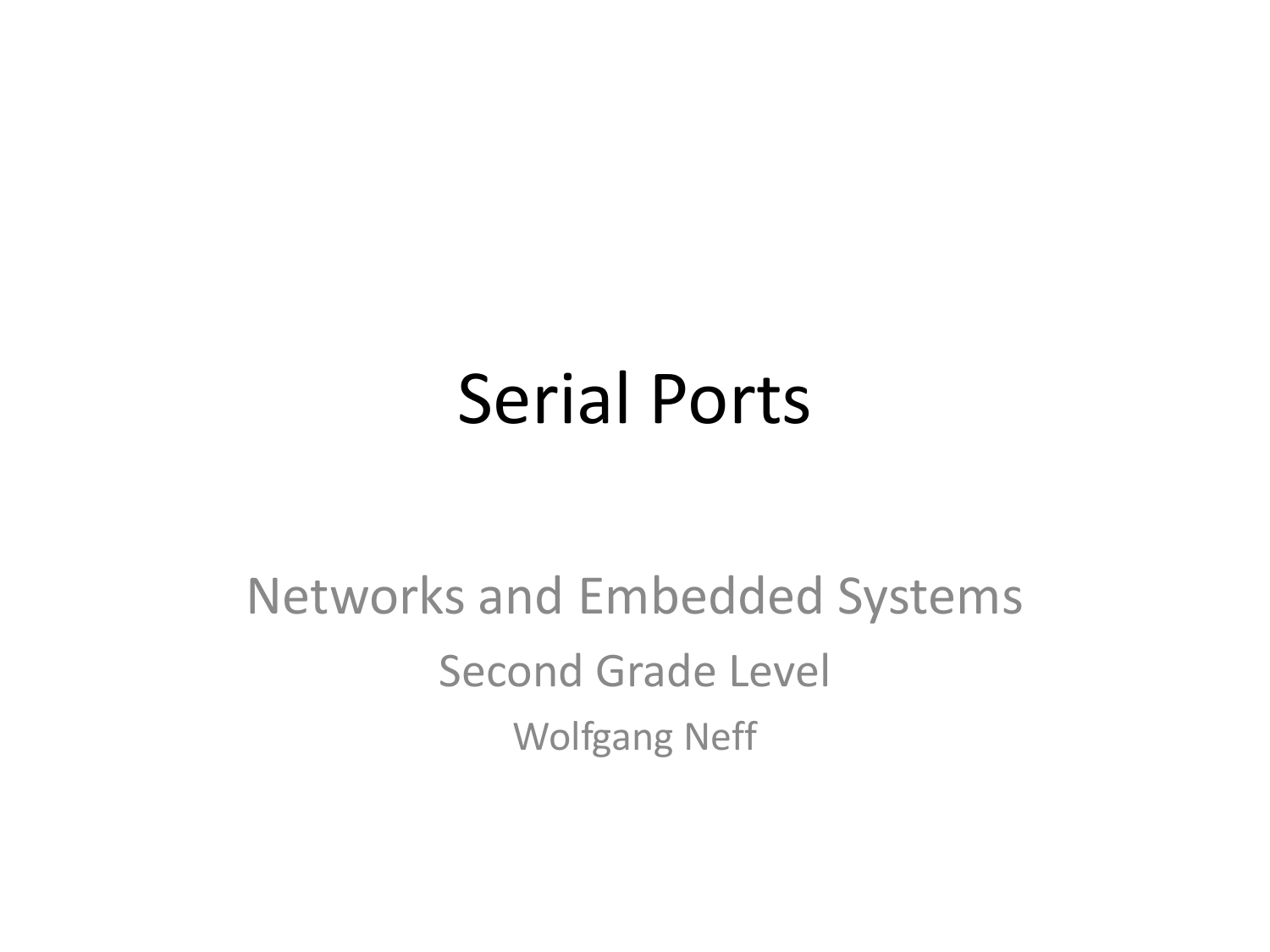#### Data Transmission (1)

• Communication: simple view

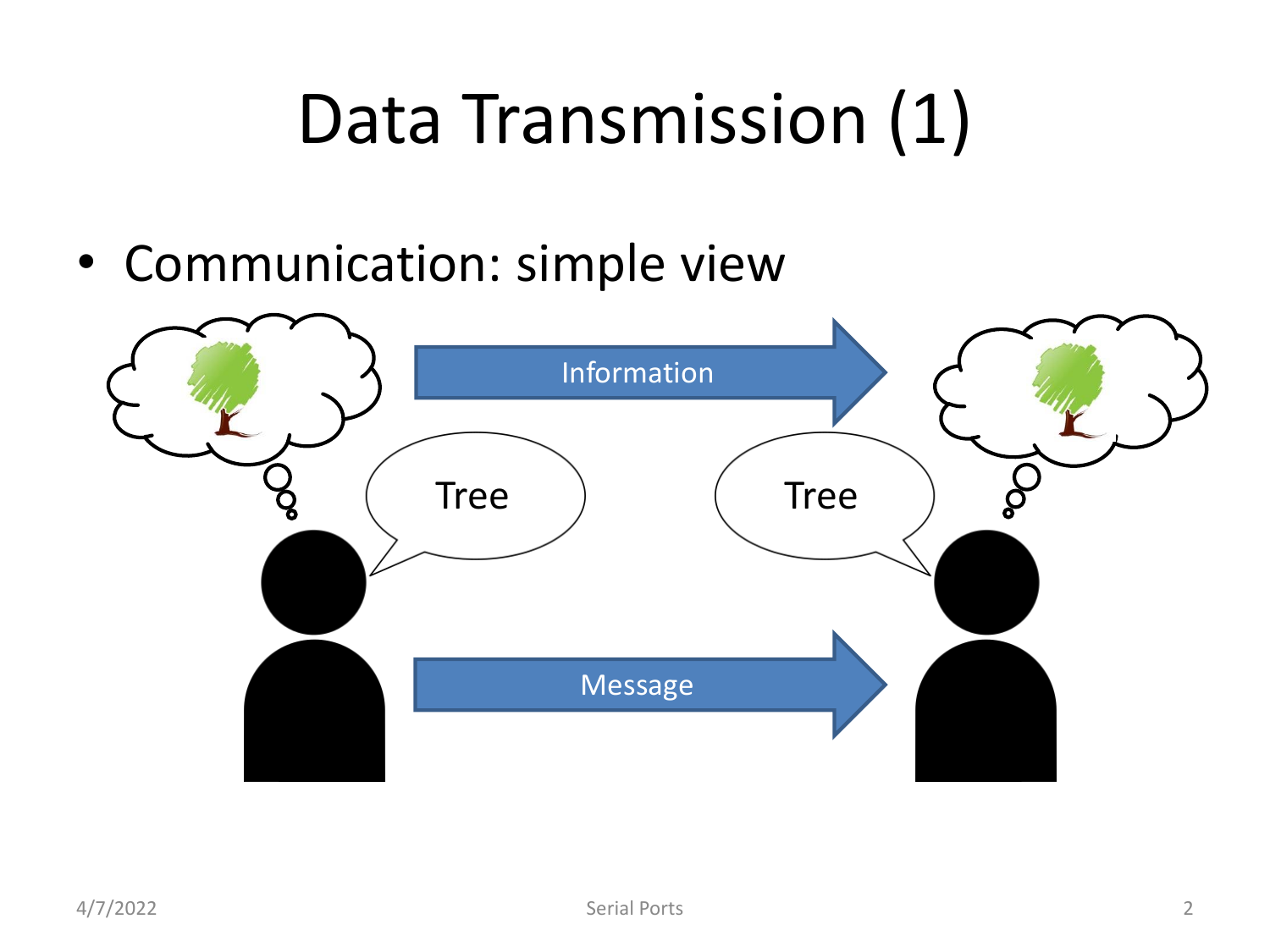#### Data Transmission (2)

• Communication: detailed view

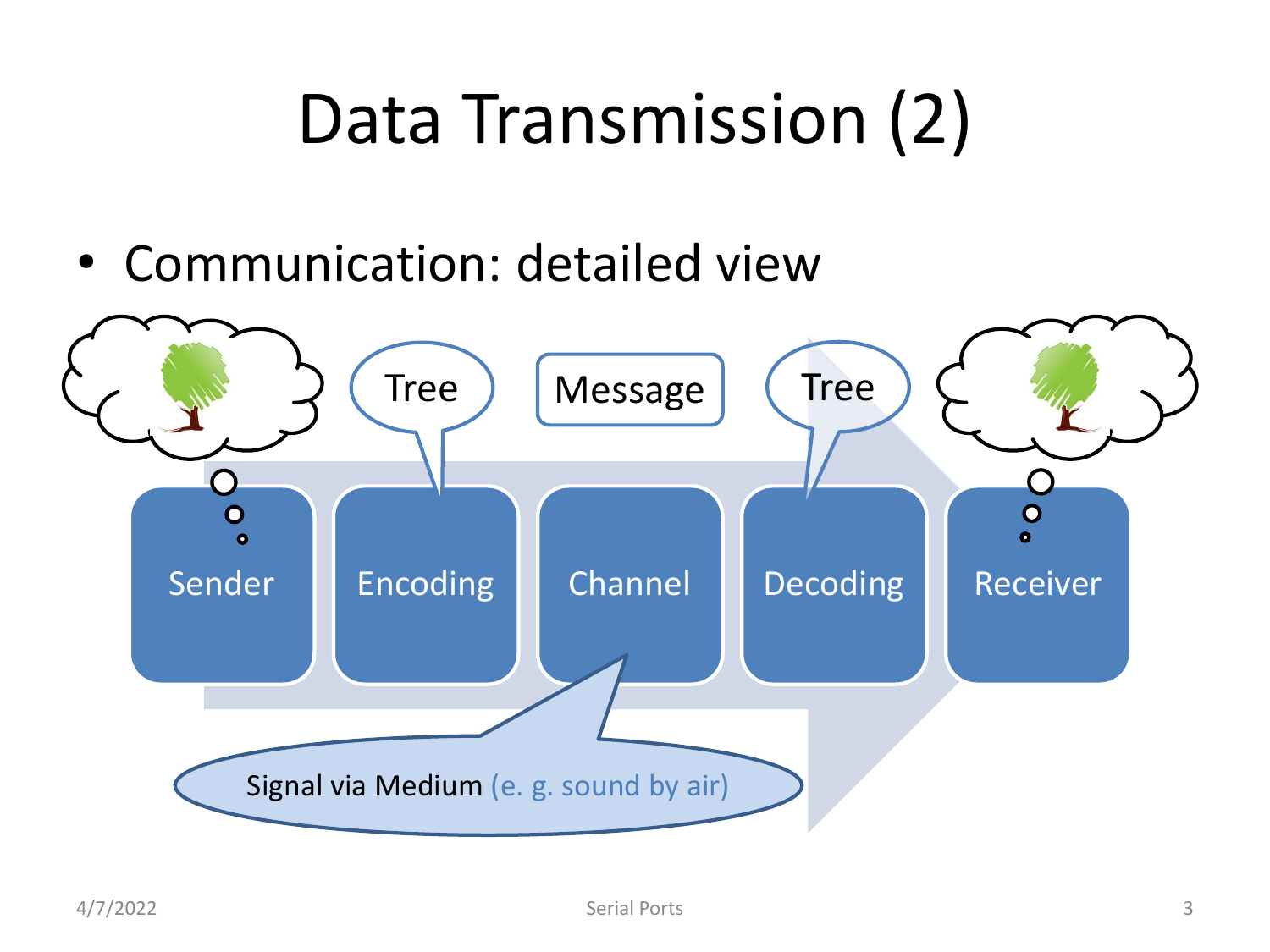#### Data Transmission (3)

• Data processing and data storage

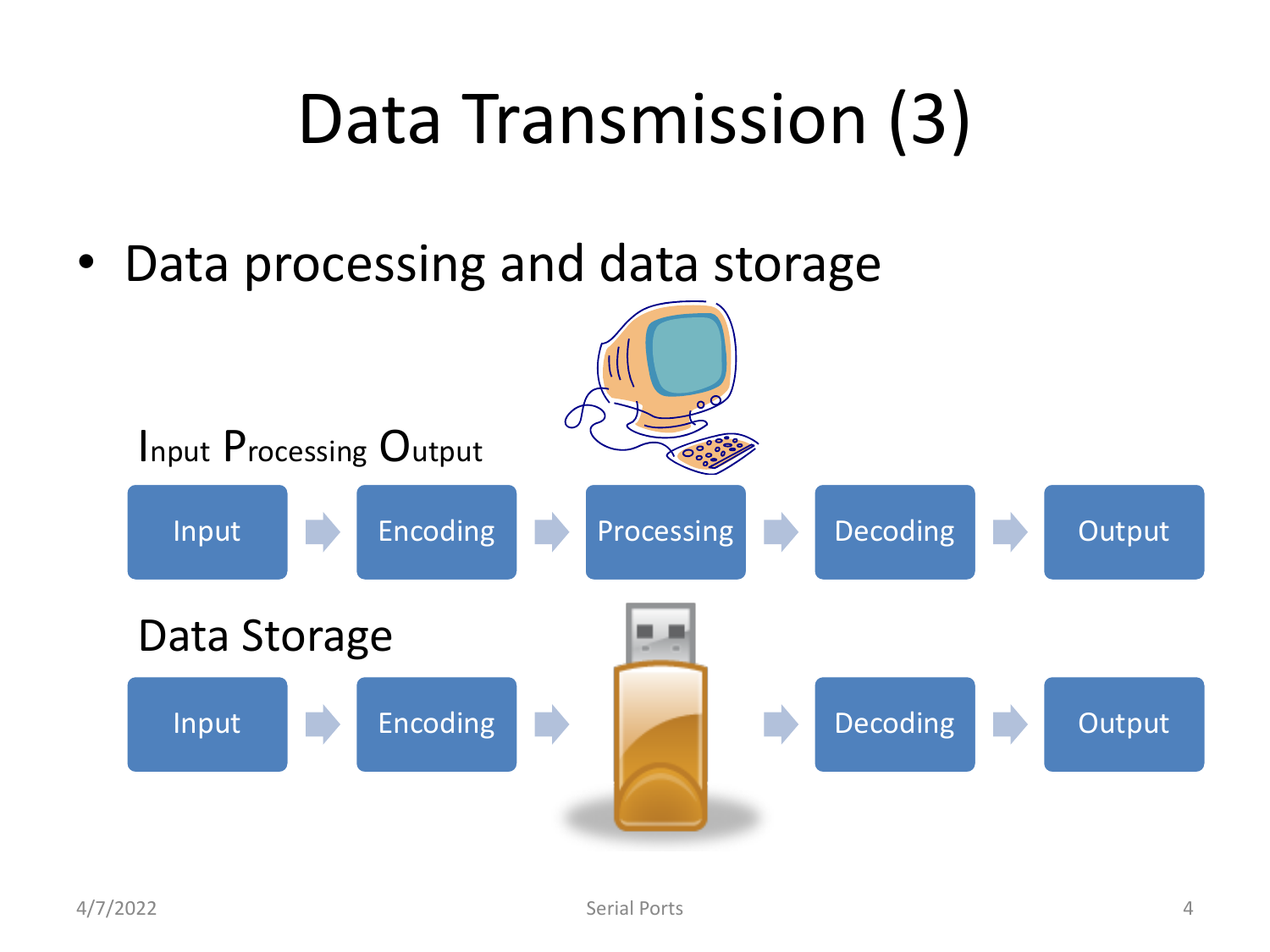#### Data Transmission (4)

• Data communication

#### Parallel communication

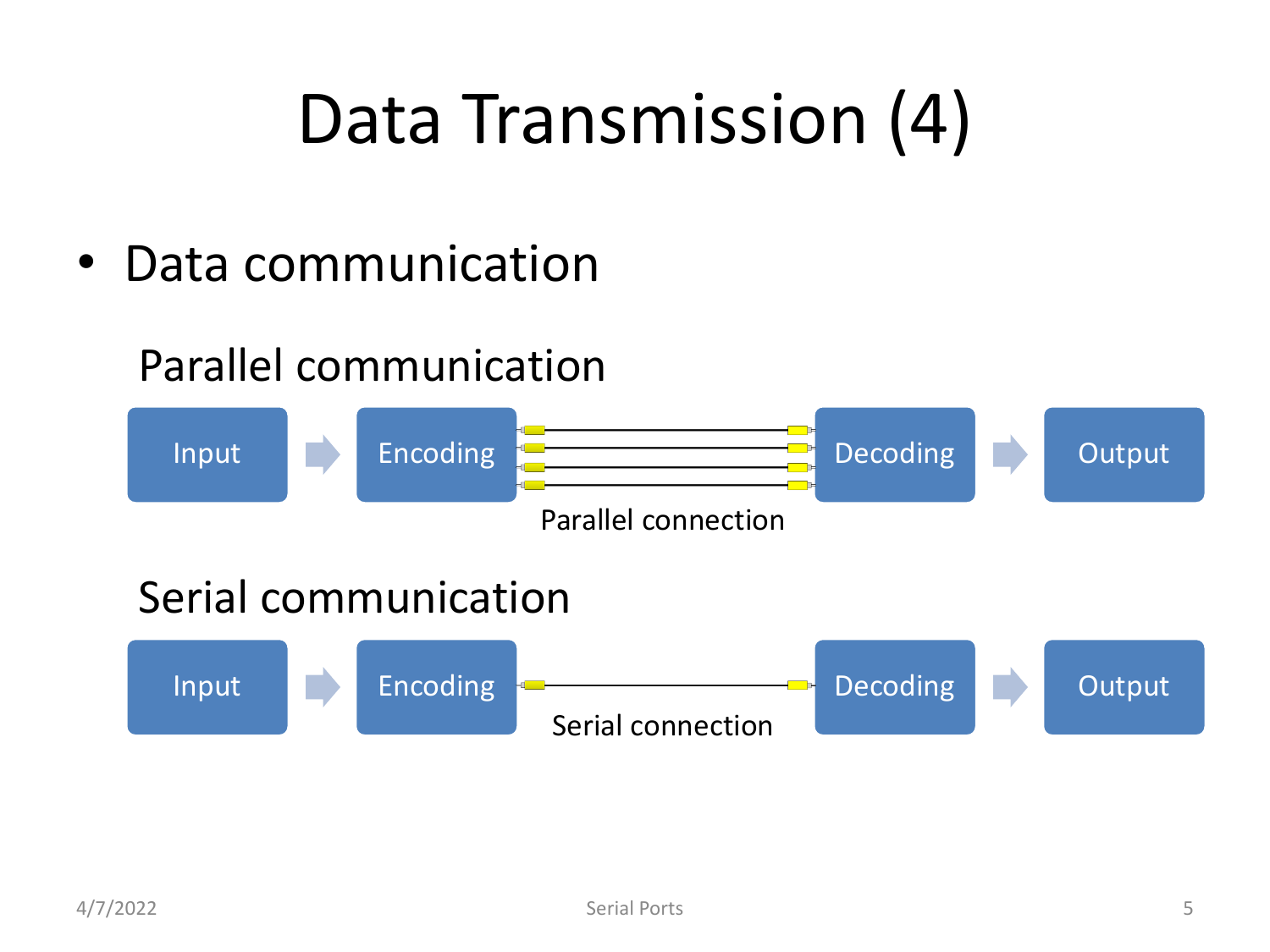#### Data Transmission (5)

• Encoding example: ASCII code table

| <b>ASCII</b>                  |                | <b>Lower Hex Digit</b> |                 |                 |                         |                       |               |              |                |           |    |                         |                     |                |           |                |                |
|-------------------------------|----------------|------------------------|-----------------|-----------------|-------------------------|-----------------------|---------------|--------------|----------------|-----------|----|-------------------------|---------------------|----------------|-----------|----------------|----------------|
|                               |                | $\boldsymbol{0}$       | 1               | 2               | $\overline{\mathbf{3}}$ | 4                     | 5             | 6            | 7              | 8         | 9  | $\overline{\mathsf{A}}$ | Β                   | C              | D         | E              | F              |
| <b>Higher</b><br>Hex<br>Digit | $\bf{0}$       | <b>NUL</b>             | SOH             | <b>STX</b>      | <b>ETX</b>              | <b>EOF</b>            | <b>ENQ</b>    | <b>ACK</b>   | <b>BEL</b>     | <b>BS</b> | HT | LF                      | VT                  | <b>FF</b>      | <b>CR</b> | <b>SO</b>      | <b>SI</b>      |
|                               | $\mathbf 1$    | <b>DLE</b>             | DC <sub>1</sub> | DC <sub>2</sub> | DC <sub>3</sub>         | DC4                   | <b>NAK</b>    | <b>SYN</b>   | <b>ETB</b>     | CAN       | EM | <b>SUB</b>              | ESC                 | <b>FS</b>      | <b>GS</b> | <b>RS</b>      | <b>US</b>      |
|                               | 2              |                        |                 | $\mathbf{H}$    | #                       | $\boldsymbol{\theta}$ | $\frac{0}{0}$ | 8            |                |           |    | $\star$                 | $\ddot{}$           | $\overline{ }$ | -         | $\blacksquare$ |                |
|                               | $\overline{3}$ | $\overline{0}$         | 1               | $\overline{2}$  | 3                       | $\overline{4}$        | 5             | 6            | $\overline{7}$ | 8         | 9  |                         | ٠<br>$\overline{ }$ | $\,<$          | $=$       | $\geq$         | $\cdot$        |
|                               | 4              | @                      | $\overline{A}$  | $\mathsf B$     | $\mathsf C$             | D                     | E             | F            | G              | Η         |    | J                       | K                   | L              | M         | N              | $\overline{O}$ |
|                               | $5\phantom{1}$ | P                      | Q               | R               | S                       |                       | U             | V            | W              | X         | Y  | Z                       |                     |                |           | Λ              |                |
|                               | 6              | $\cdot$                | a               | $\mathsf b$     | $\mathbf C$             | d                     | $\mathbf e$   | f            | $\mathbf{g}$   | h         |    |                         | k                   | I              | m         | n              | $\mathbf O$    |
|                               | 7              | p                      | q               | $\mathsf{r}$    | S                       | t                     | U             | $\mathsf{V}$ | W              | X         | y  | $\mathsf Z$             |                     |                |           | $\tilde{}$     | <b>DEL</b>     |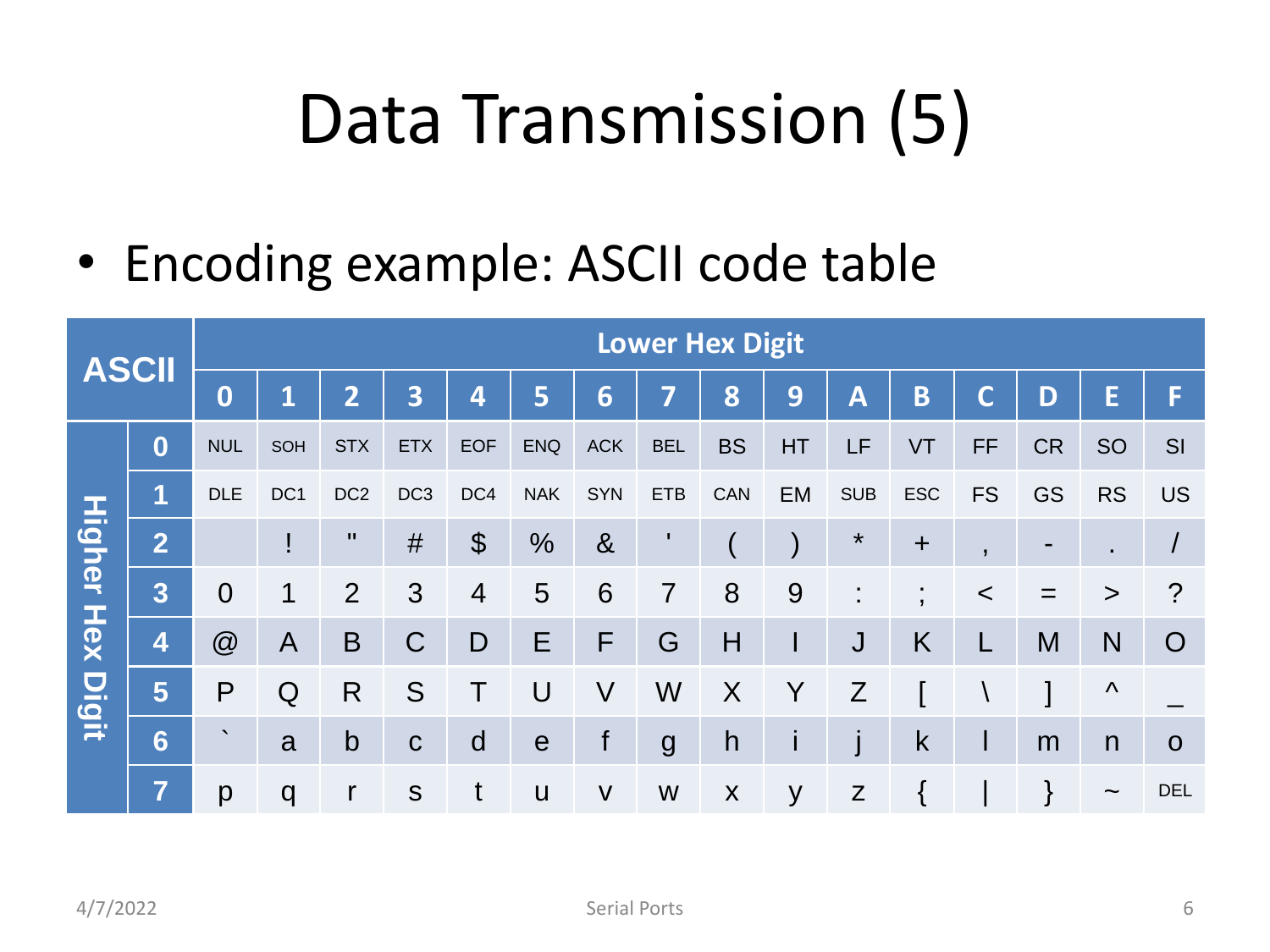## Data Transmission (6)

- Serial communication is already quite old
	- Used to interconnect
		- Teletypewriters
		- Mainframe computers
		- Terminals
		- Printers
		- Etc.

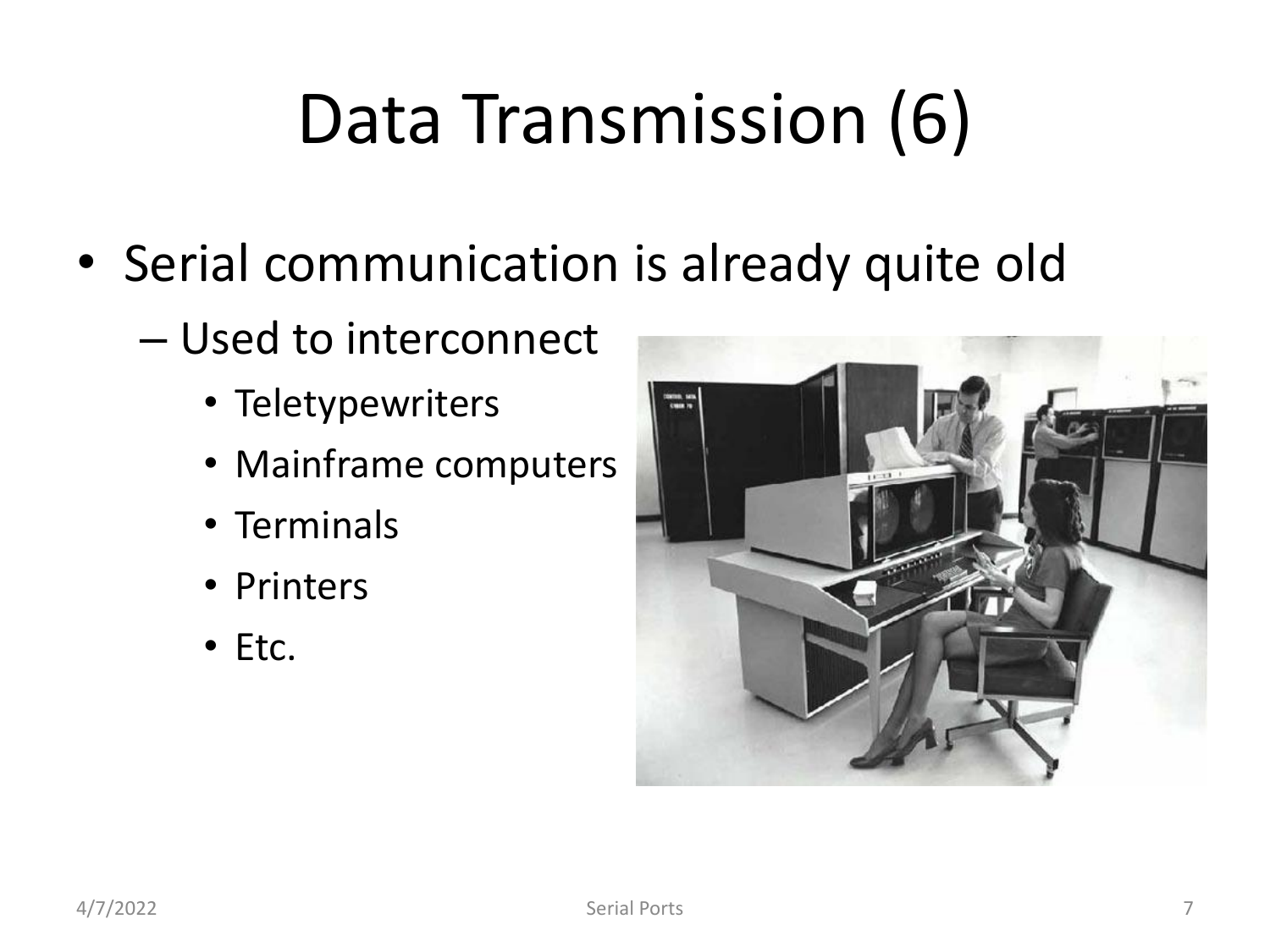## Serial Ports (1)

- Serial Ports are used for serial communication
	- TXD: transmitted data
	- RXD: received data
	- GND: ground, electrical bonding

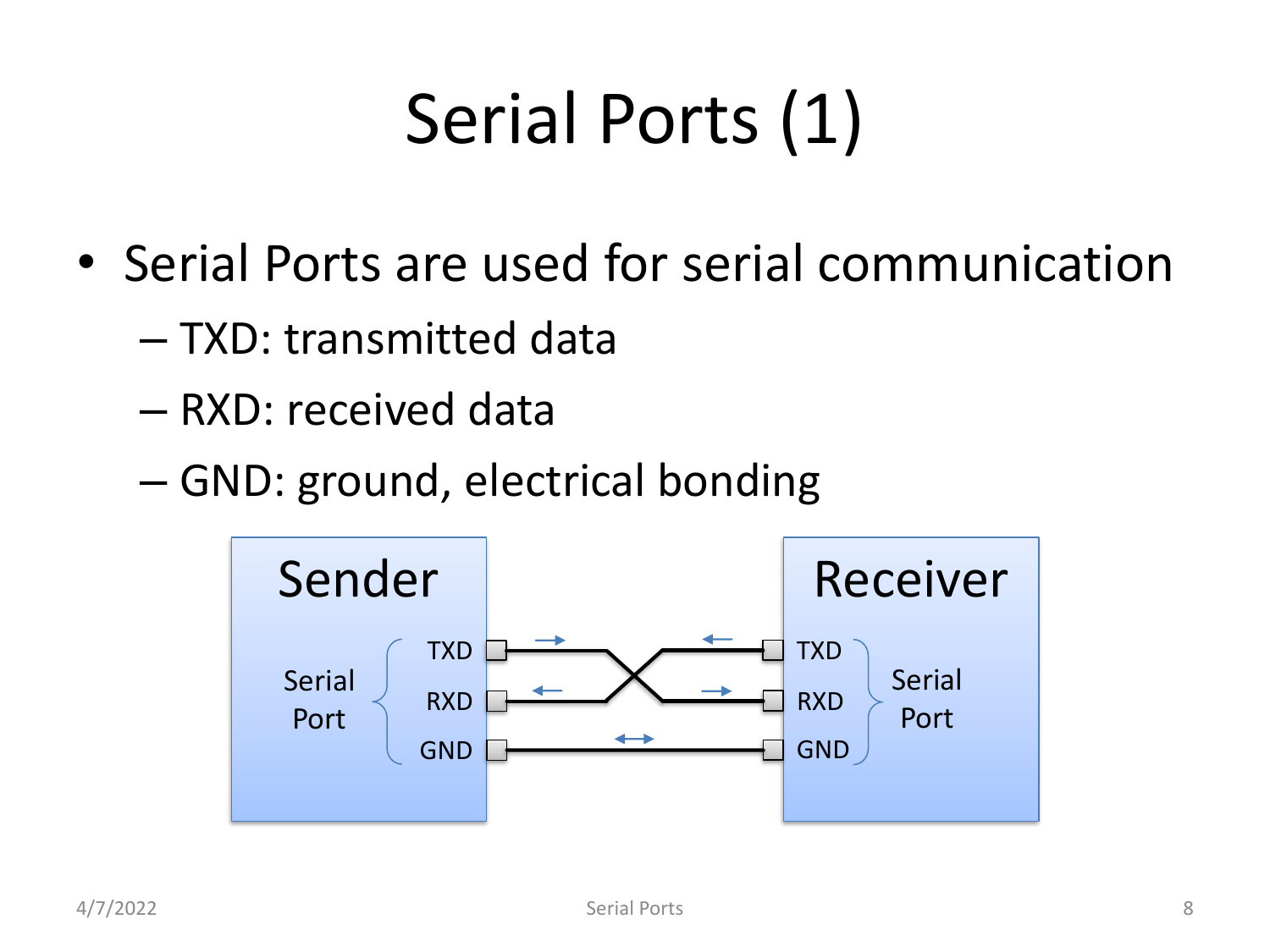# Serial Ports (2)

- How hosts communicate with each other
	- Point-to-point connection
		- UART
	- Serial buses
		- SPI
		- $\cdot$   $\vert^2C$
		- CAN
		- USB



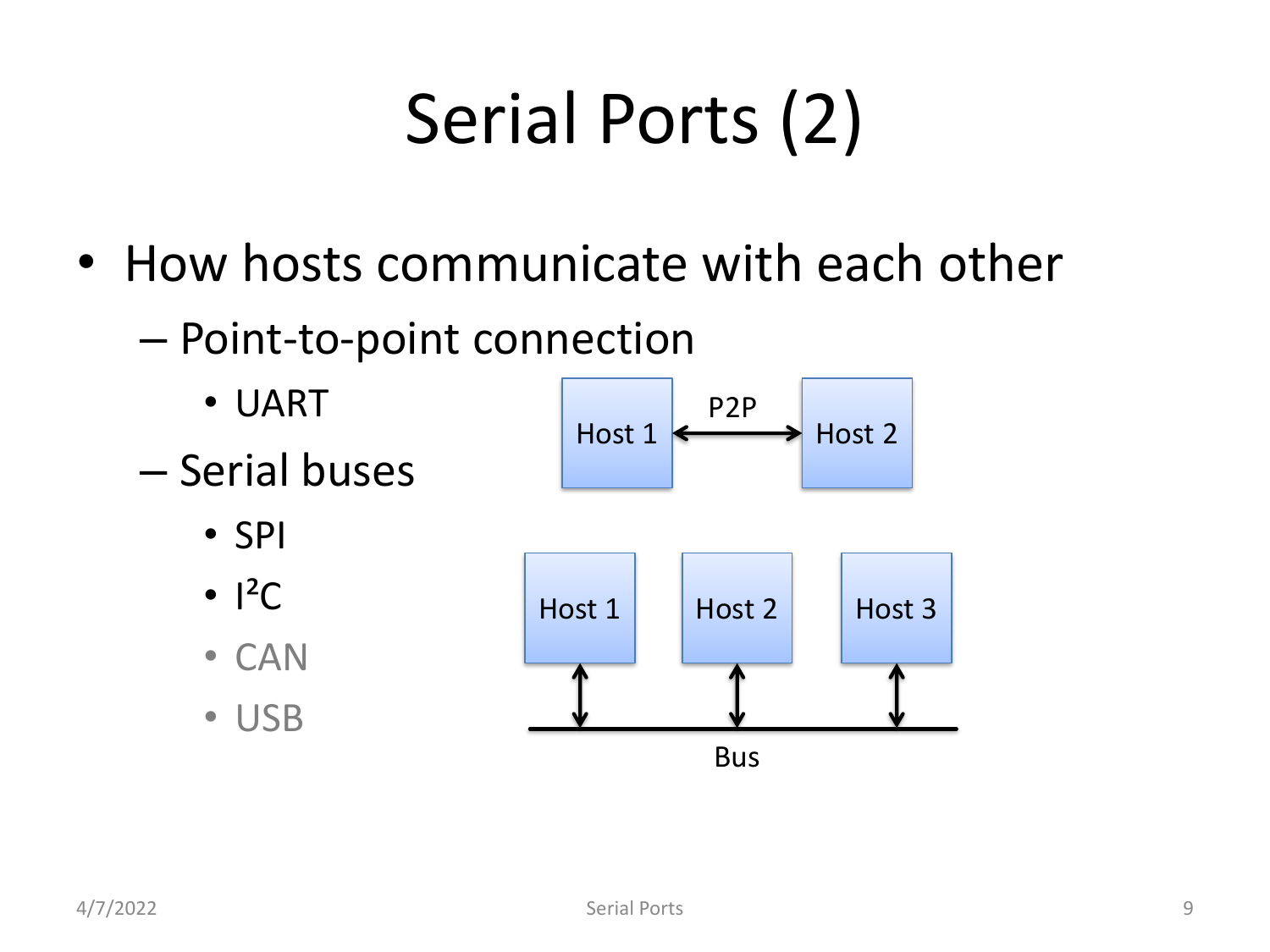#### Serial Ports (3)

• Clock drift may corrupt data

| <b>Data</b>    | $\bf{0}$                             | $\bf{0}$     | $\mathbf{1}$   | $\bf{0}$ | $\bf{0}$       | $\mathbf{1}$ | 1 | $\boldsymbol{0}$ |
|----------------|--------------------------------------|--------------|----------------|----------|----------------|--------------|---|------------------|
| <b>Clock A</b> | $\bf{0}$                             | $\mathbf{1}$ | $\overline{2}$ | 3        | $\overline{4}$ | 5            | 6 |                  |
| <b>Signal</b>  | $\bf{0}$                             | $\bf{0}$     | 1              |          | $\bf{0}$       | 1            | 1 | $\boldsymbol{0}$ |
| Clock B        | $\overline{O}$                       | $\mathbf 1$  | $\overline{2}$ |          | $\overline{3}$ |              | 5 | 6                |
| <b>Data</b>    | $\bf{0}$<br>$\mathbf{1}$<br>$\bf{0}$ |              |                | 0        | 1              | A            | 0 |                  |

Data seen by clock A: 8 Bits, 0010 0110, 26 $_{hex}$ Data seen by clock B: 7 Bits, 001 0110,  $16<sub>hex</sub>$